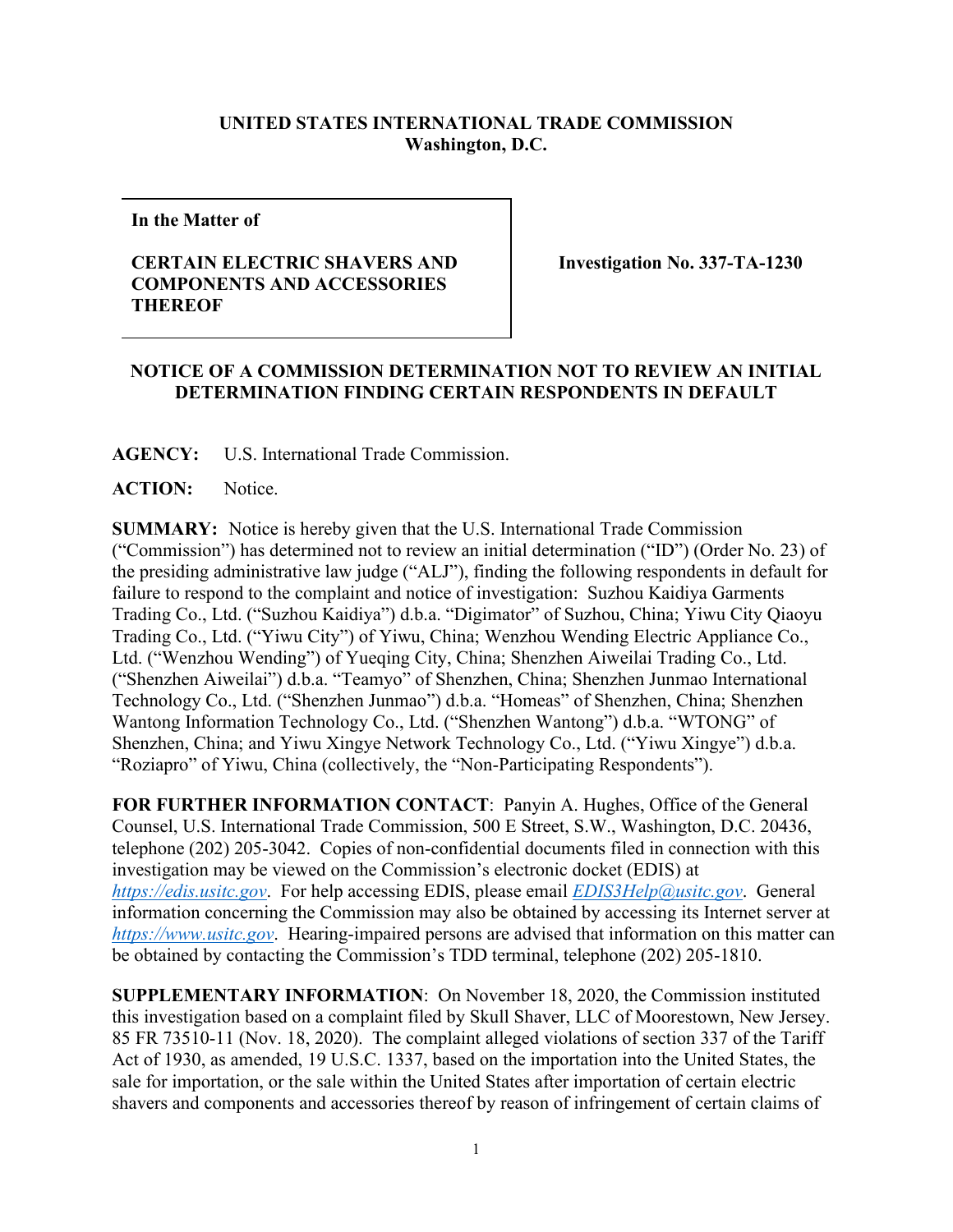U.S. Patent Nos. 8,726,528 and D672,504. *Id.* The Commission's notice of investigation named the following eleven entities as respondents: Rayenbarny Inc. ("Rayenbarny") of New York, New York; Bald Shaver Inc. of Toronto, Canada; Suzhou Kaidiya; Shenzhen Aiweilai; Wenzhou Wending; Shenzhen Nukun Technology Co., Ltd. d.b.a. "OriHea" of Shenzhen, China; Yiwu Xingye; Magicfly LLC of Hong Kong; Yiwu City; Shenzhen Wantong; and Shenzhen Junmao. The notice of investigation also named the Office of Unfair Import Investigations ("OUII") as a party. *Id*.

On November 30, 2020, the ALJ granted an unopposed motion (1) allowing Benepuri LLC ("Benepuri") of Menands, New York to intervene in this investigation as a respondent and (2) terminating the investigation as to Rayenbarny. The Commission determined not to review. Order No. 4 (Nov. 30, 2020), *unreviewed by* Comm'n Notice (Dec. 15, 2020).

On December 15, 2020, Skull Shaver moved under 19 CFR 210.16 for an order directing Suzhou Kaidiya, Yiwu City, and Wenzhou Wending to demonstrate why they should not be found in default for failing to respond to the complaint and notice of investigation, which were successfully served on them on December 16, 2020. On December 28, 2020, OUII filed a response in support of the motion. On December 30, 2020, the ALJ issued an Order (Order No. 6), ordering Suzhou Kaidiya, Yiwu City, and Wenzhou Wending to show cause no later than the close of business on January 13, 2021 as to why they should not be held in default in this investigation. Suzhou Kaidiya, Yiwu City, and Wenzhou Wending did not respond to the Show Cause order.

On January 27, 2021, Skull Shaver moved under 19 CFR 210.16 for an order directing Yiwu Xingye, Shenzhen Aiweilai, Shenzhen Wantong, and Shenzhen Junmao to demonstrate why they should not be found in default for failing to respond to the complaint and notice of investigation, which were successfully served on them on December 24, 2020. On February 8, 2020, OUII filed a response in support of the motion. On February 12, 2021, the ALJ issued an Order (Order No. 7), ordering Yiwu Xingye, Shenzhen Aiweilai, Shenzhen Wantong, and Shenzhen Junmao to show cause no later than the close of business on March 1, 2021 as to why they should not be held in default in this investigation. Yiwu Xingye, Shenzhen Aiweilai, Shenzhen Wantong, and Shenzhen Junmao did not respond to the Show Cause order.

On May 10, 2021, the ALJ issued the subject ID (Order No. 23) finding all of the Non-Participating Respondents in default. The subject ID pointed to Commission Rule 210.16(a)(1), which states that "[a] party shall be found in default if it fails to respond to the complaint and notice of investigation in the manner prescribed in 210.13 or 210.59(c), or otherwise fails to answer the complaint and notice, and fails to show cause why it should not be found in default" and that "[w]hen a respondent fails to respond or appear, 'a party may file a motion for . . . an order directing respondent to show cause why it should not be found in default. If the respondent fails to make the necessary showing . . . the administrative law judge shall issue an initial determination finding the respondent in default.'" ID at 2 (citing 19 CFR 210.16(a)(1), (b)(1)). The ID found that after being successfully served with the complaint and notice of investigation, the Non-Participating Respondents did not respond, and that the Non-Participating Respondents have not entered appearances or participated in the investigation. In addition, the Non